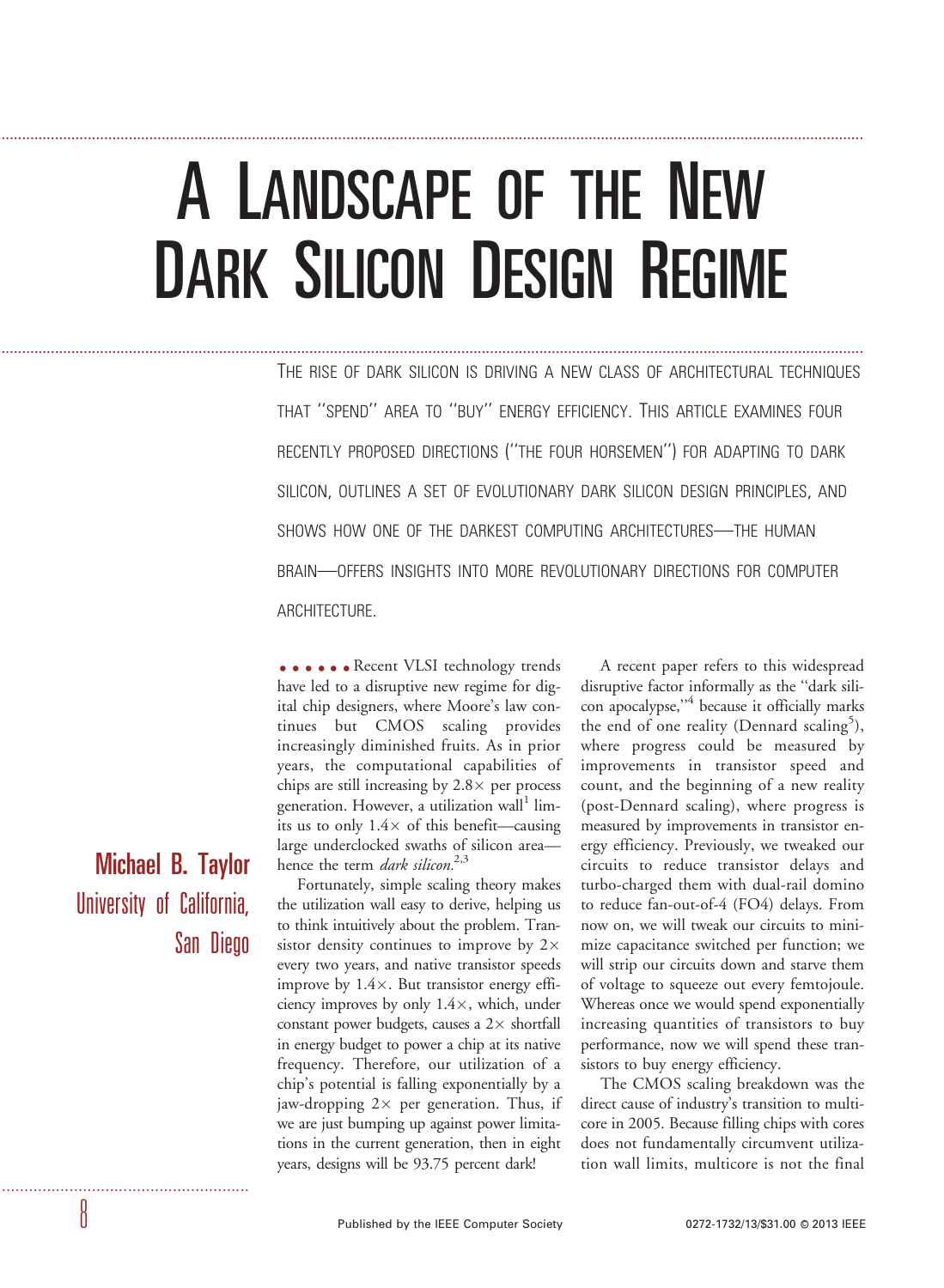solution to dark silicon; $3$  it is merely industry's initial, transitional response to the shocking onset of the dark silicon age. Increasingly over time, the semiconductor industry is adapting to this new design regime, realizing that multicore chips will not scale as transistors shrink and that the fraction of a chip that can be filled with cores running at full frequency is dropping exponentially with each process generation.<sup>1,3</sup> This reality forces designers to ensure that, at any point in time, large fractions of their chips are effectively dark—either idle for long periods of time or significantly underclocked. As exponentially larger fractions of a chip's transistors become darker, silicon area becomes an exponentially cheaper resource relative to power and energy consumption. This shift calls for new architectural techniques that ''spend'' area to ''buy'' energy efficiency. This saved energy can then be applied to increase performance, or to have longer battery life or lower operating temperatures.

# The utilization wall that causes dark silicon

Table 1 shows the derivation of the utilization wall<sup>1</sup> that causes dark silicon.<sup>2,3</sup> It employs a scaling factor, S, which is the ratio between the feature sizes of two processes (for example,  $S = 32/22 = 1.4x$  between 32 and 22 nm). In both Dennard and post-Dennard scaling, the transistor count scales by  $S<sup>2</sup>$ , and the transistor switching frequency scales by S. Thus, our net increase in computing performance is  $S^3$ , or 2.8*x*.

However, to maintain a constant power envelope, these gains must be offset by a corresponding reduction in transistor switching energy. In both cases, scaling reduces transistor capacitance by S, improving energy efficiency by S. In Dennard scaling, we can scale the threshold voltage and thus the operating voltage, which yields another  $S^2$  energyefficiency improvement. However, in today's post-Dennard, leakage-limited regime, we cannot scale threshold voltage without exponentially increasing leakage, and as a result, we must hold operating voltage roughly constant. The end result is a shortfall of  $S^2$ , or  $2\times$ per process generation. This shortfall multiplies with each process generation, resulting in exponentially darker silicon over time.

Table 1. Dennard vs. post-Dennard (leakage-limited) scaling.<sup>1</sup> In contrast to Dennard scaling,<sup>5</sup> which held until 2005, under the post-Dennard regime, the total chip utilization for a fixed power budget drops by  $S<sup>2</sup>$  with each process generation. The result is an exponential increase in dark silicon for a fixed-sized chip under a fixed area budget.

| <b>Transistor property</b>                              | <b>Dennard</b> | <b>Post-Dennard</b> |
|---------------------------------------------------------|----------------|---------------------|
| $\Delta$ Quantity                                       | $S^2$          | $S^2$               |
| $\Delta$ Frequency                                      | .S             | S                   |
| $\Delta$ Capacitance                                    | 1/S            | 1/S                 |
| $V_{\text{DD}}^2$                                       | $1/S^2$        |                     |
| $\Rightarrow \Delta$ Power = $\Delta$ QFCV <sup>2</sup> |                | $S^2$               |
| $\Rightarrow$ $\Delta$ Utilization = 1/Power            |                | $1/S^2$             |

This shortfall prevents multicore from being the solution to scaling.<sup>1,3</sup> Although advancing a single process generation would allow enough transistors to increase core count by  $2\times$ , and frequency could be  $1.4\times$ faster, the energy budget permits only a  $1.4\times$  total improvement. Per Figure 1, across two process generations  $(S = 2)$ , designers could increase core count by  $2\times$  leaving frequency constant, or they could increase frequency by  $2 \times$  with leaving core count constant, or they could choose some middle ground between the two. The remaining  $4\times$ potential remains inaccessible.

More positively stated, the true new potential of Moore's law is a  $1.4\times$  energy-efficiency improvement per generation, which could be used to increase performance by  $1.4 \times$ . Additionally, if we could somehow make use of dark silicon, we could do even better.

Although the utilization wall is based on a first-order model that simplifies many factors, it has proved to be an effective tool for designers to gain intuition about the future, and has proven remarkably accurate (see the sidebar ''Is Dark Silicon Real? A Reality Check''). Follow-up work<sup>6-8</sup> has looked at extending this early work $1,3$  on dark silicon and multicore scaling with more sophisticated models that incorporate factors such as application space and cache size.

# Dark silicon misconceptions

Let's clear up a few misconceptions before proceeding. First, dark silicon does not mean blank, useless, or unused silicon; it's just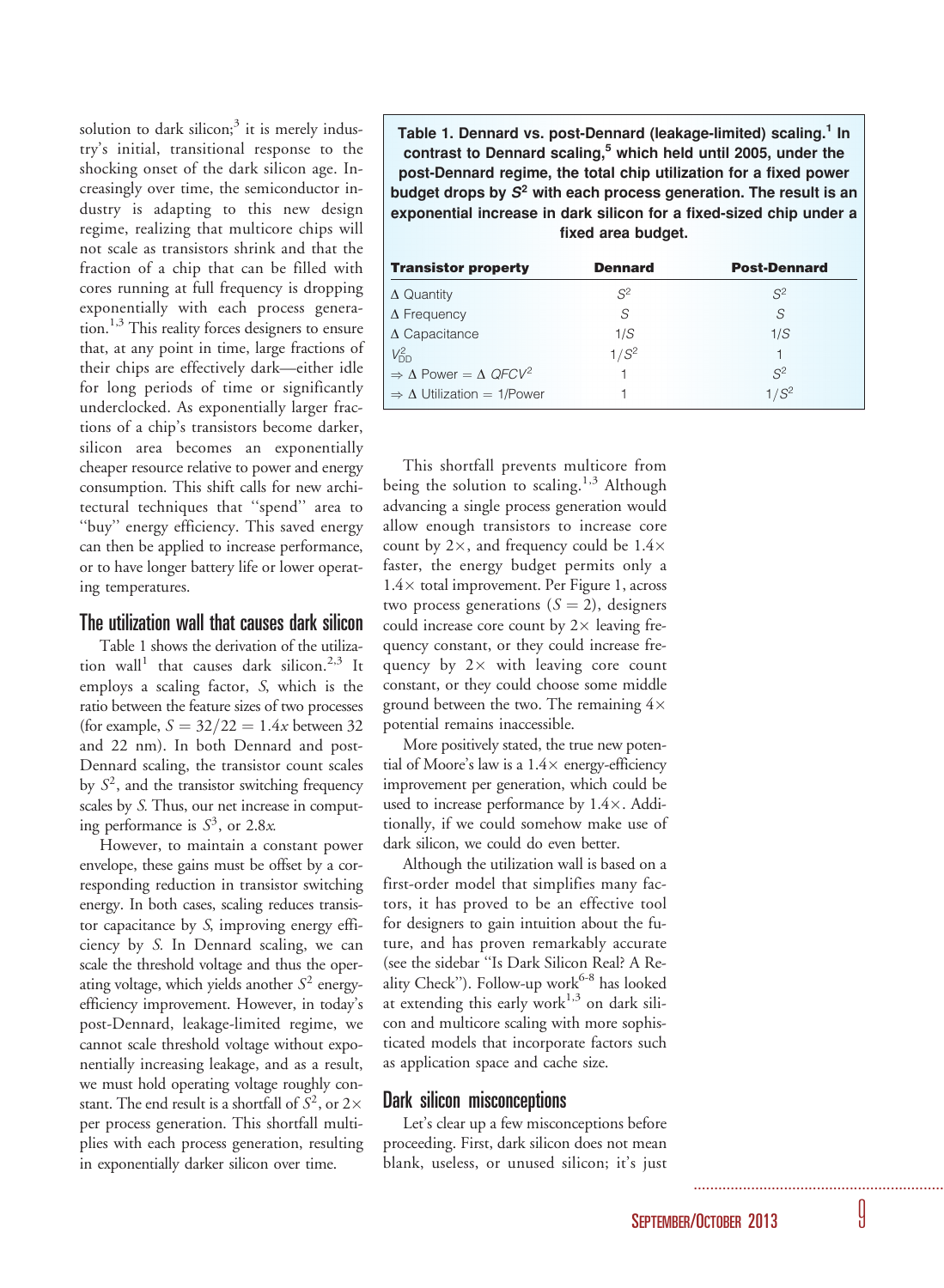#### DARK SILICON

# ............................................................................................................................................................................................... Is Dark Silicon Real? A Reality Check

...............................................................................................................................................................................................

A quick survey of recent designs from multicore outfits such as Tilera, Intel, and AMD indicates that industry has pursued core count and frequency combinations consistent with the utilization wall. For instance, Intel's 90-nm single-core Prescott chip ran at 3.8 GHz in 2004. Dennard scaling would suggest that a 22-nm multicore version should run at 15.5 GHz, and contain 17 superscalar cores, for a total improvement of 69 $\times$  in

instruction throughput. Instead, the upcoming 2013 22-nm Intel Core i7 4960X runs at 3.6 GHz and has six superscalar cores, a  $5.7\times$  peak serial instruction throughput improvement. The darkness ratio is thus 91.74 percent versus the 93.75 percent predicted by the utilization wall. The latest 2012 International Technology Roadmap for Semiconductors also shows that scaling has proceeded consistently with post-Dennard predictions.



Figure 1. Multicore scaling leads to large amounts of dark silicon. $3$  Across two process generations, there is a spectrum of trade-offs between frequency and core count; these include increasing core count by 2 $\times$  but leaving frequency constant (top), and increasing frequency by 2 $\times$  but leaving core count constant (bottom). Any of these trade-off points will have large amounts of dark silicon.

silicon that is not used all the time, or at its full frequency. Even during the best days of CMOS scaling, microprocessor and other circuits were chock full of ''dark logic'' used infrequently or for only some applications—for instance, caches are inherently dark because the average cache transistor is switched for far less than one percent of cycles, and FPUs remain dark in integer codes.

Soon, the exponential growth of dark silicon area will push us beyond logic targeted for direct performance benefits toward swaths of low-duty cycle logic that exists, not for direct performance benefit, but for improving energy efficiency. This improved

energy efficiency can then allow an indirect performance improvement because it frees up more of the fixed power budget to be used for even more computation.

## The four horsemen

Recently, researchers proposed a taxonomy—the four horsemen—that identifies four promising directions for dealing with dark silicon that have emerged as promising potential approaches as we transition beyond the initial multicore stop-gap solution. These responses originally appeared to be unlikely candidates, carrying unwelcome burdens in design, manufacturing, or programming. None is ideal from an aesthetic engineering

10 IEEE MICRO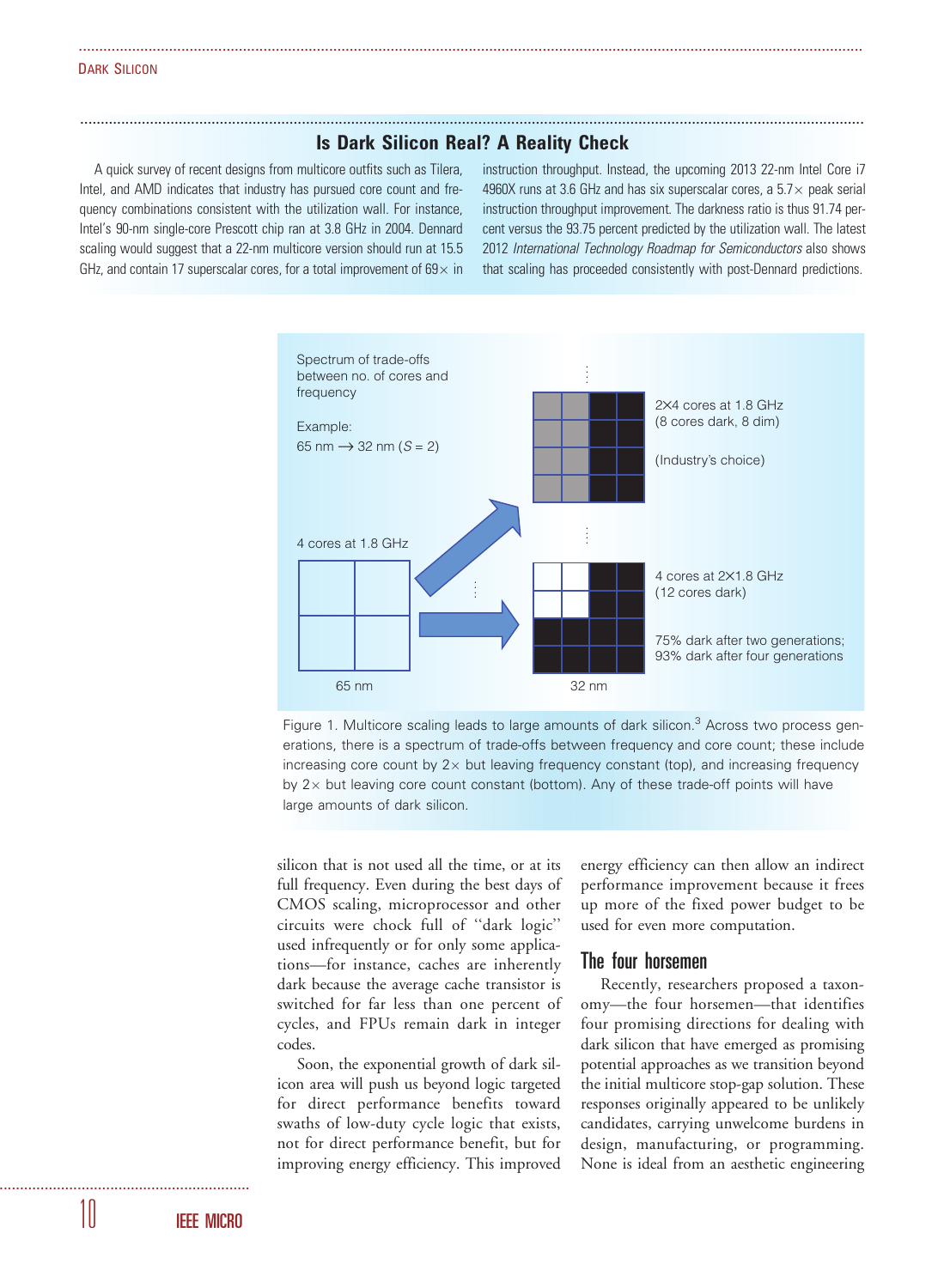point of view. But the success of complex multiregime devices such as metal-oxidesemiconductor field-effect transistors (MOS-FETs) has shown that engineers can tolerate complexity if the end result is better. Future chips are likely to employ not just one horseman, but all of them, in interesting and unique combinations.

# The shrinking horseman

When confronted with the possibility of dark silicon, many chip designers insist that area is expensive, and that they would just build smaller chips instead of having dark silicon in their designs. Among the four horsemen, these ''shrinking chips'' are the most pessimistic outcome. Although all chips may eventually shrink somewhat, the ones that shrink the most will be those for which dark silicon cannot be applied fruitfully to improve the product. These chips will rapidly turn into low-margin businesses for which further generations of Moore's law provide small benefit. Below is an examination of the spectrum of second-order effects associated with shrinking chips.

Cost side of shrinking silicon. Understanding shrinking chips requires considering semiconductor economics. The ''build smaller chips'' argument has a ring of truth; after all, designers spend much of their time trying to meet area budgets for existing chip designs. But exponentially smaller chips are not exponentially cheaper; even if silicon begins as 50 percent of system cost, after a few process generations, it will be a tiny fraction. Mask costs, design costs, and I/O pad area will fail to be amortized, leading to rising costs per  $mm<sup>2</sup>$  of silicon, which ultimately will eliminate incentives to move the design to the next process generation. These designs will be ''left behind'' on older generations.

Revenue side of shrinking silicon. Shrinking silicon can also shrink the chip selling price. In a competitive market, if there is a way to use the next process generation's bounty of dark silicon to attain a benefit to the end product, then competition will force companies to do so. Otherwise, they will generally be forced into low-end,

low-margin, high-competition markets, and their competitor will take the high end and enjoy high margins. Thus, in scenarios where dark silicon could be used profitably, decreasing area in lieu of exploiting it would certainly decrease system costs, but would catastrophically decrease sale price. Hence, the shrinking-chips scenario is likely to happen only if we can find no practical use for dark silicon.

Power and packaging issues with shrinking chips. A major consequence of exponentially shrinking chips is a corresponding exponential rise in power density. Recent analysis of many-core thermal characteristics has shown that peak hotspot temperature rise can be modeled as  $T_{\text{max}} = TDP \times (R_{\text{conv}} +$  $k/A$ ), where  $T_{\text{max}}$  is the rise in temperature, TDP is the target chip thermal design power,  $R_{\text{conv}}$  is the heat sink thermal convection resistance (lower is a better heat sink),  $k$  incorporates many-core design properties, and A is chip area.<sup>8</sup> If area drops exponentially, the second term dominates and chip temperatures rise exponentially. This in turn will force a lower *TDP* so that temperature limits are met, and reduce scaling below even the nominal 1.4× expected energy-efficiency gain. Thus, if thermals drive your shrinking-chip strategy, it is much better to hold your frequency constant and increase cores by 1.4 $\times$  with a net area decrease of 1.4 $\times$ than it is to increase your frequency by  $1.4\times$  and shrink your chip by 2 $\times$ .

## The dim horseman

As exponentially larger fractions of a chip's transistors become dark transistors, silicon area becomes an exponentially cheaper resource relative to power and energy consumption. This shift calls for new architectural techniques that spend area to buy energy efficiency. If we move past unhappy thoughts of shrinking silicon and consider populating dark silicon area with logic that we use only part of the time, then we are led to some interesting new design possibilities.

The term *dim silicon* refers to techniques that put large amounts of otherwise-dark silicon area to productive use by employing heavy underclocking or infrequent use to meet the power budget—that is, the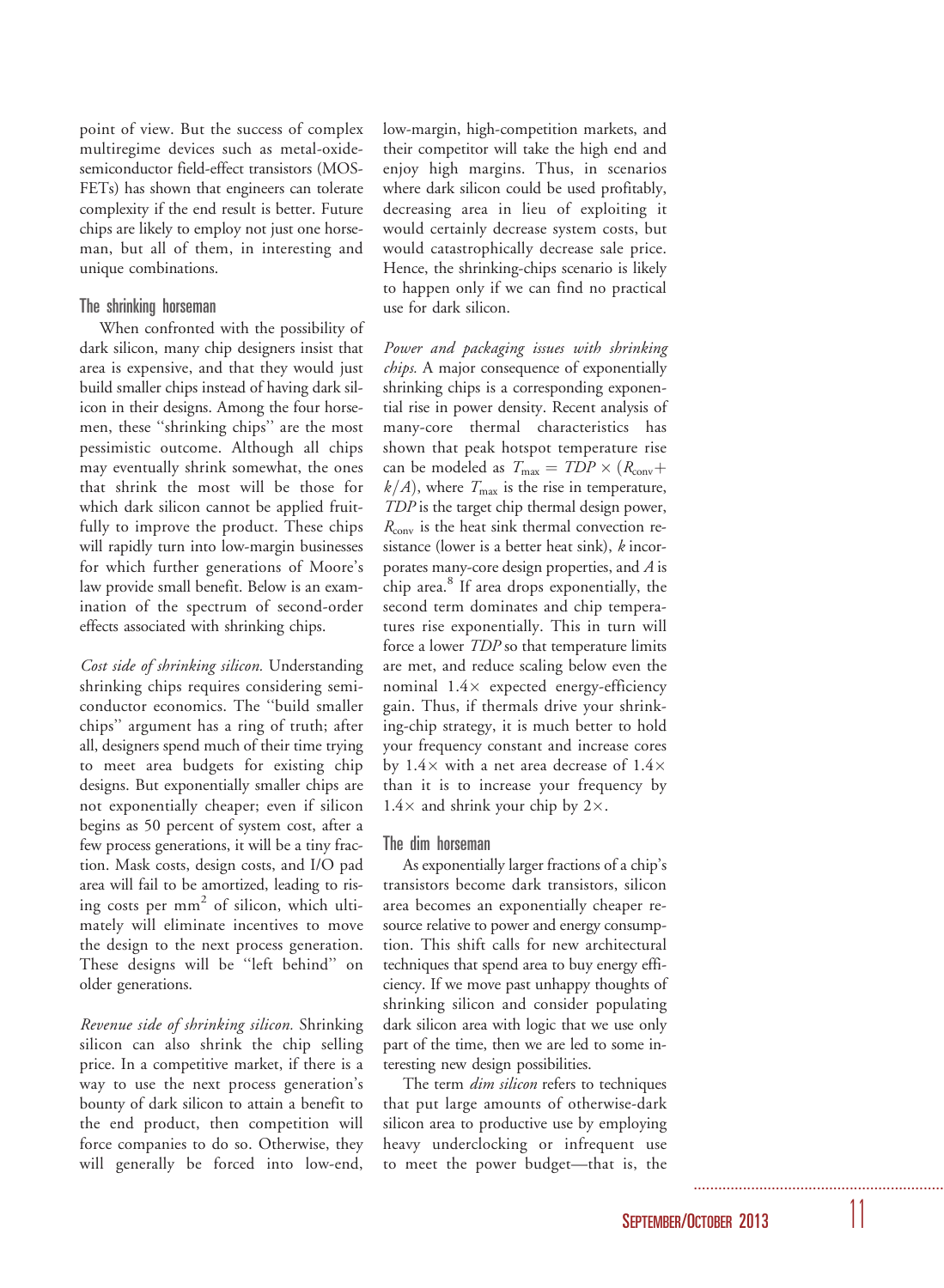architecture is strategically managing the chip-wide transistor duty cycle to enforce the overall power constraint.<sup>8,9</sup> Whereas early 90-nm designs such as Cell and Prescott were dimmed because actual power exceeded design-estimated power, we are converging on increasingly more elegant methods that make better trade-offs.

...............................................................................................................................................................................................

Dim silicon techniques include dynamically varying the frequency with the number of cores being used, scaling up the amount of cache logic, employing near-threshold voltage (NTV) processor designs, and redesigning the architecture to accommodate bursts that temporarily allow the power budget to be exceeded, such as Turbo Boost and computational sprinting.<sup>10</sup>

Turbo Boost 1.0. Although first-generation multicores had a ship-time-determined top frequency that was invariant of the number of currently active cores, Intel's Turbo Boost 1.0 enabled second-generation multicores to make real-time trade-offs between active core count and the frequency the cores ran at: the fewer the cores, the higher the frequency. When Turbo Boost is enabled, it uses the energy gained from turning off cores to increase the voltage and then the frequency of the active cores. This technique, known as dynamic voltage and frequency scaling (DVFS), increases power proportional to the cube of the increase in frequency.

NTV processors. In the past, DVFS was also used to save cubic power when frequencies were decreased. However, today, processor manufacturers operate transistors at reduced voltages—around  $2.5\times$  the threshold voltage, an energy-delay optimal point. This point is right at the edge of an operating regime where frequency starts to drop precipitously as voltage is reduced, which makes downward-DVFS much less effective.

Nonetheless, researchers have begun to explore this regime. One recent approach is Near-Threshold Voltage (NTV) logic,<sup>11</sup> which operates transistors in the near-threshold regime slightly above the threshold voltage, providing more palatable trade-offs between energy and delay than subthreshold circuits, for which frequency drops exponentially with voltage decreases. Researchers have

explored wide-SIMD NTV processors,<sup>12</sup> which seek to exploit data parallelism, along with NTV many-core processors $13$ and an NTV x86 processor.<sup>14</sup>

Although NTV per-processor performance drops faster than the corresponding savings in energy-per-instruction (5× energy improvement for an  $8\times$  performance cost), the performance loss can be offset by using  $8\times$  more processors in parallel if the workload allows it. Then, an additional 5 $\times$  processors could turn the energy efficiency gains into additional performance. So, with ideal parallelization, NTV could offer  $5\times$  the throughput improvement by absorbing  $40\times$  the area. But this would also require  $40\times$  more free parallelism in the workload relative to the parallelism consumed by an equivalent energylimited super-threshold many-core processor.

In practice, for many applications,  $40\times$ additional parallelism can be elusive. For chips with large power budgets that can already sustain hundreds of cores, applications that have this much spare parallelism are relatively rare. Interestingly, because of this effect, NTV's applicability across applications increases in low-energy environments because the energy-limited baseline super-threshold design has consumed less of the available parallelism. Furthermore, NTV clearly becomes more applicable for workloads with extremely large amounts of parallelism.

NTV presents several circuit-related challenges that have seen active investigation, especially because technology scaling will exacerbate rather than ameliorate these factors. A significant NTV challenge has been susceptibility to process variability. As operating voltages drop, variation in transistor threshold due to random dopant fluctuation is proportionally higher, and leakage and operating frequency can vary greatly. Because NTV designs can expand the area consumption by approximately  $8\times$  or more, variation issues are exacerbated. Other challenges include the penalties involved in designing low-operating voltage static RAMs (SRAMs) and the increased interconnection energy consumption due to greater spreading across cores.

Bigger caches. An often-proposed dim-silicon alternative is to simply allocate otherwise dark silicon area for caches. Because only a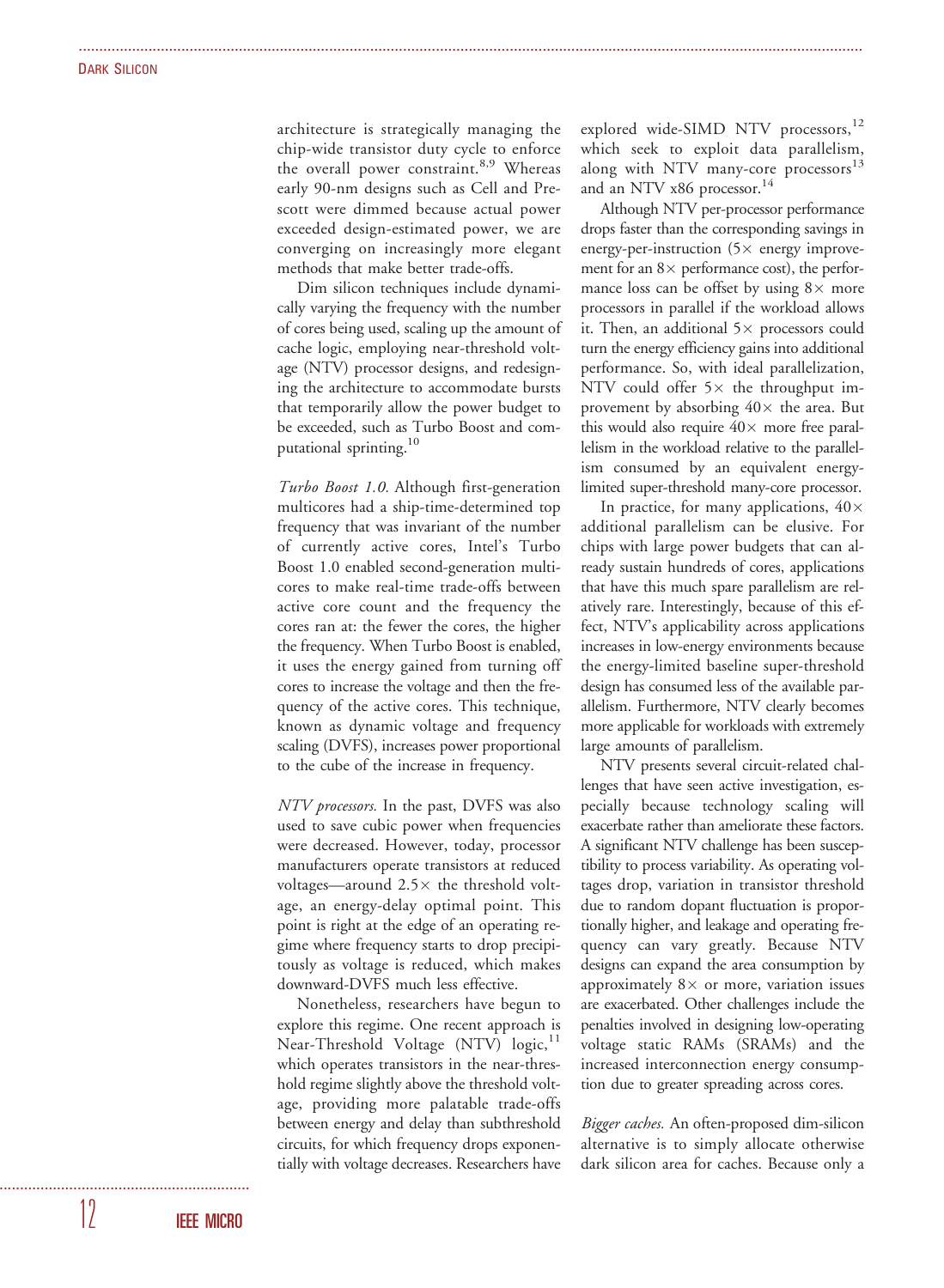subset of cache transistors (such as a wordline) is accessed each cycle, cache memories have low duty cycles and thus are inherently dark. Compared to general-purpose logic, a level-1 (L1) cache clocked at its maximum frequency can be about  $10\times$  darker per square millimeter, and larger caches can be even darker. Thus, adding cache is one way to simultaneously increase performance and lower power density per square millimeter. We can imagine, for instance, expanding per-core cache at a rate that soaks up the remaining dark silicon area: 1.4 to  $2\times$ more cache per core per generation. However, many applications do not benefit much from additional cache, and upcoming TSV-integrated DRAM will reduce the cache benefit for those applications that do.

Computational sprinting and Turbo Boost. Other techniques employ "temporal dimness'' as opposed to ''spatial dimness,'' temporarily exceeding the nominal thermal budget but relying on thermal capacitance to buffer against temperature increases, and then ramping back to a comparatively dark state. Intel's Turbo Boost 2.0 uses this approach to boost performance up until the processor reaches nominal temperature, relying on the heat sink's innate thermal capacitance. ARM's big.LITTLE employs four A15 cores until the thermal envelope is exceeded (anecdotally, about 10 seconds), then switches over to four lower-energy, lower-performance A7 cores. Computational sprinting carries this a step further, employing phase-change materials that let chips exceed their sustainable thermal budget by an order of magnitude for several seconds, providing a short but substantial computational boost. These modes are especially useful for "race to finish" computations, such as webpage rendering, for which response latency is important, or for which speeding up the transition of both the processor and its support logic to a low-power state reduces energy consumption.

## The specialized horseman

The specialized horseman uses dark silicon to implement a host of specialized coprocessors, each either much faster or much more energy efficient (100 to  $1,000\times$ ) than

a general-purpose processor.<sup>1</sup> Execution hops between coprocessors and generalpurpose cores, executing where it is most efficient. The unused cores are power- and clock-gated to keep them from consuming precious energy. Unlike dim silicon, which tends to focus on manipulating voltages, frequencies, and duty cycles as ways to manage power, specialized logic focuses on reducing the amount of capacitance that needs to be switched to perform a particular operation.

The promise for a future of widespread specialization is already being realized: we are seeing a proliferation of specialized accelerators that span diverse areas such as baseband processing, graphics, computer vision, and media coding. These accelerators enable orders-of-magnitude improvements in energy efficiency and performance, especially for computations that are highly parallel. Recent proposals have extrapolated this trend and anticipate that the near future will see systems comprising more coprocessors than general-purpose processors.<sup>1,7</sup> This article refers to these systems as coprocessordominated architectures, or CoDAs.

As specialization usage grows to combat the dark silicon problem, we are faced with a modern-day specialization ''Tower of Babel'' crisis that fragments our notion of general-purpose computation and eliminates the traditional clear lines of communication between programmers and software and the underlying hardware. Already, we see the deployment of specialized languages such as CUDA that are not usable between similar architectures (for example, AMD and Nvidia). We see overspecialization problems between accelerators that cause them to become inapplicable to closely related classes of computations (such as double-precision scientific codes running incorrectly on a GPU's non-IEEE-compliant floating-point hardware). Adoption problems are also caused by the excessive costs of programming heterogeneous hardware (such as the slow uptake of Sony PlayStation 3 versus Xbox). Moreover, specialized hardware risks obsolescence as standards are revised (for example, a JPEG standard revision).

Insulating humans from complexity. These factors speak to potential exponential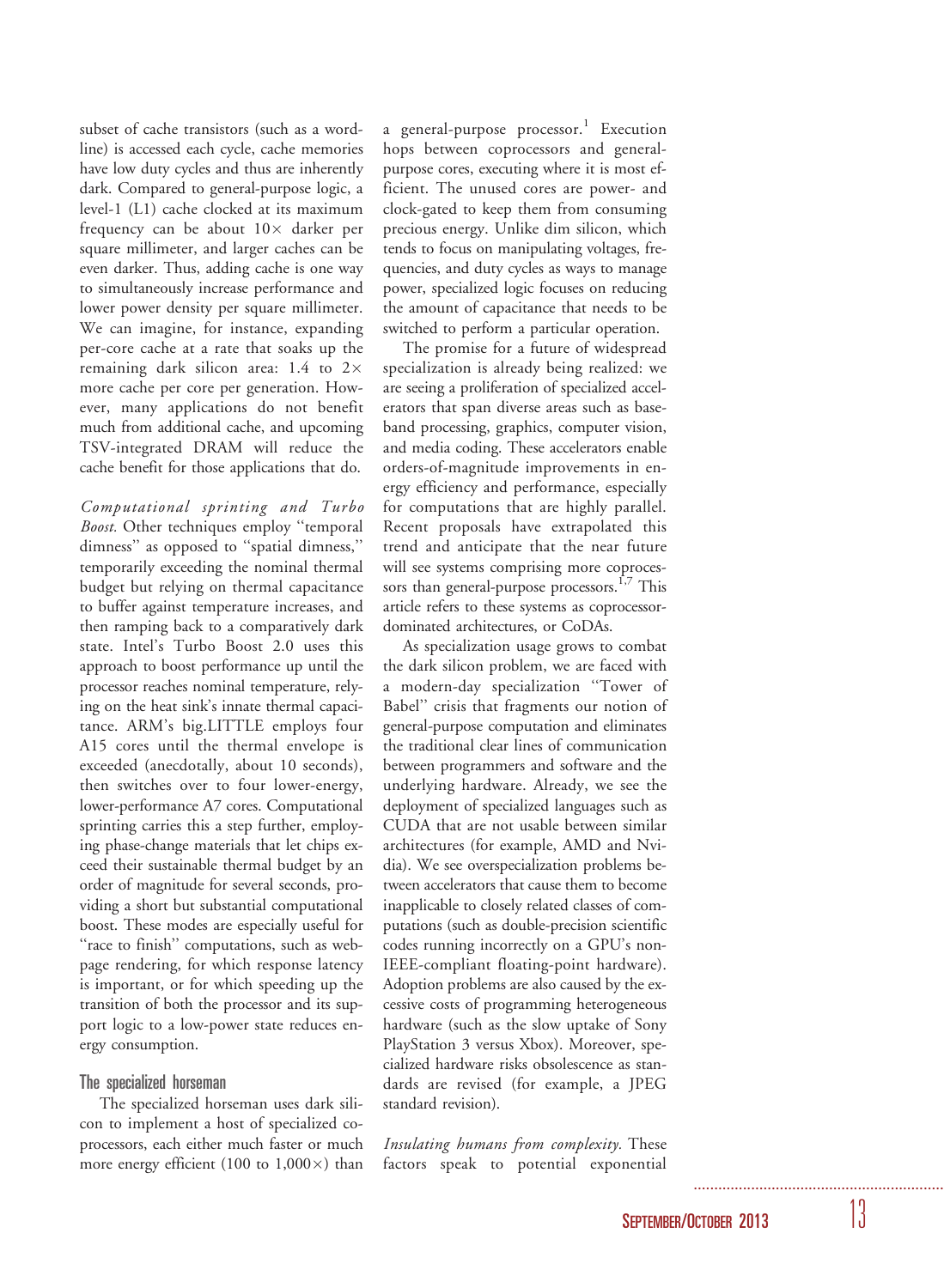increases in design, verification, and programming effort for these CoDAs. Combating the Tower of Babel problem requires defining a new paradigm for how specialization is expressed and exploited in future processing systems. We need new scalable architectural schemas that employ pervasively specialized hardware to minimize energy and maximize performance while at the same time insulating the hardware designer and programmer from such systems' underlying complexity.

...............................................................................................................................................................................................

Overcoming Amdahl-imposed limits on specialization. Amdahl's law provides an additional roadblock for specialization. To save energy across the majority of the computation, we must find broad-based specialization approaches that apply to both regular, parallel code and irregular code. We must also ensure that communicating specialized processors doesn't fritter away their energy savings on costly cross-chip communication or shared-memory accesses.

Recent efforts. The UCSD GreenDroid processor (see Figure  $2)^{3,15}$  is one such CoDA-based system that seeks to address both complexity issues and Amdahl limits. GreenDroid is a mobile application processor that implements Android mobile environment hotspots using hundreds of specialized cores called *conservation cores*, or c-cores.<sup>1,9</sup> C-cores, which target both irregular and regular code, are automatically generated from C or C source code, and support a patching mechanism that lets them track software changes. They attain an estimated  $\sim$ 8 to 10 $\times$  energyefficiency improvement, at no loss in serial performance, even on nonparallel code, and without any user or programmer intervention.

Unlike NTV processors, c-cores need not find additional parallelism in the workload to cover a serial performance loss. Thus, c-cores are likely to work across a wider range of workloads, including collections of serial programs. However, for highly parallel workloads in which execution time is loosely concentrated, NTV processors might hold an area advantage because of their reconfigurability.

Other specialized processors such as the University of Wisconsin-Madison's DySER<sup>16</sup> and the University of Michigan's Beret<sup>17</sup>

propose alternative architectures that exploit specialization like c-cores, but focus on improving reconfigurability at the cost of energy savings. Recent efforts have also examined the use of approximate neuralnetwork-based computing as an elegant way to package programmability, reconfigurability, and specialization.<sup>18</sup>

## The ''deus ex machina'' horseman

Of the four horsemen, this is by far the most unpredictable. ''Deus ex machina'' refers to a plot device in literature or theater in which the protagonists seem increasingly doomed until the very last moment, when something completely unexpected comes out of nowhere to save the day. For dark silicon, one deus ex machina would be a breakthrough in semiconductor devices. However, as we shall see, the breakthroughs that would be required would have to be quite fundamental—in fact, we most likely would have to build transistors out of devices other than MOSFETs. Why? Because MOSFET leakage is set by fundamental principles of device physics, and is limited to a subthreshold slope of 60 mV/decade at room temperature; this corresponds to a reduction of  $10\times$ leakage current for every 60 mV that the threshold voltage is above the Vss, which is determined by properties of thermionic emission of carriers across a potential well. Thus, although innovations such as Intel's FinFET/TriGate transistor and high-K dielectrics represent significant achievements maintaining a subthreshold slope close to their historical values, they still remain within the scope of the MOSFET-imposed limits and are one-time improvements rather than scalable changes.

Two VLSI candidates that bypass these limits because they are not based on thermal injection are tunnel field-effect transistors  $(TFETs),<sup>19</sup>$  which are based on tunneling effects, and nanoelectromechanical system (NEMS) switches, $20$  which are based on physical relays. TFETs are reputed to have subthreshold slopes on the order of 30 mV/decade—twice as good as the ideal MOSFET—but with lower on-currents than MOSFETs, limiting their use in high-performance circuits. NEMS devices have essentially a near-zero subthreshold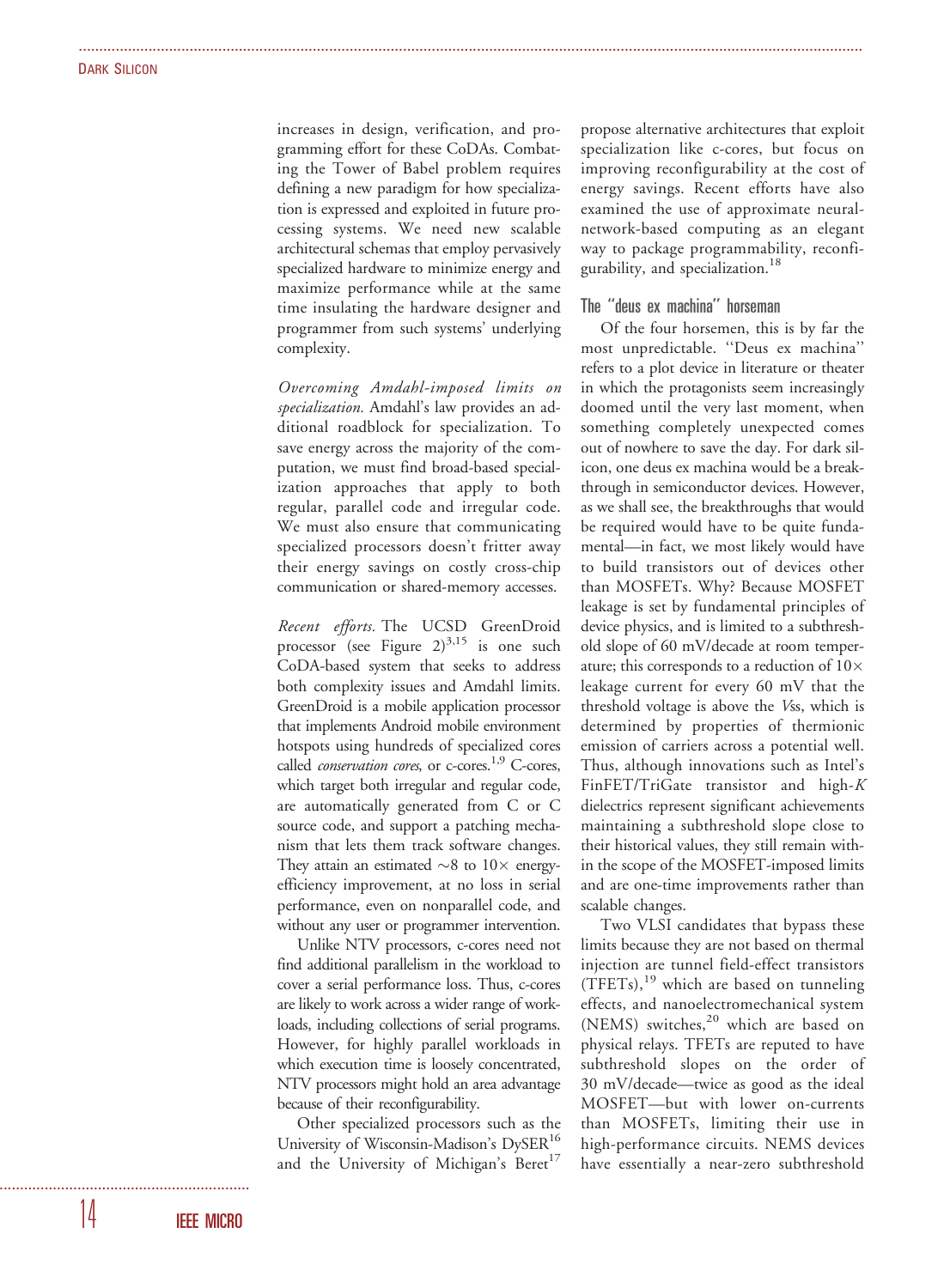

Figure 2. The GreenDroid architecture, an example of a coprocessor-dominated architecture (CoDA). The GreenDroid Mobile Application Processor comprises 16 nonidentical tiles (a). Each tile (b) holds components common to every tile—the CPU, on-chip network (OCN), and shared level-1 (L1) data cache—and provides space for multiple conservation cores, or c-cores, of various sizes. A variety of in-tile networks (c) connect components and c-cores.

slope but slow switching times. Both TFETs and NEMS devices thus hint at ordersof-magnitude improvements in leakage but remain untamed and fall short of being integrated into real chips.

Realizing the importance of the fourth horseman, a recent \$194 million DARPA/

MARCO STARnet program is funding four centers, each focusing on a key direction for beyond-CMOS approaches: developing electron spin-based memory computation devices (C-SPIN), formulating new information-processing models that can leverage statistical (that is, nondeterministic)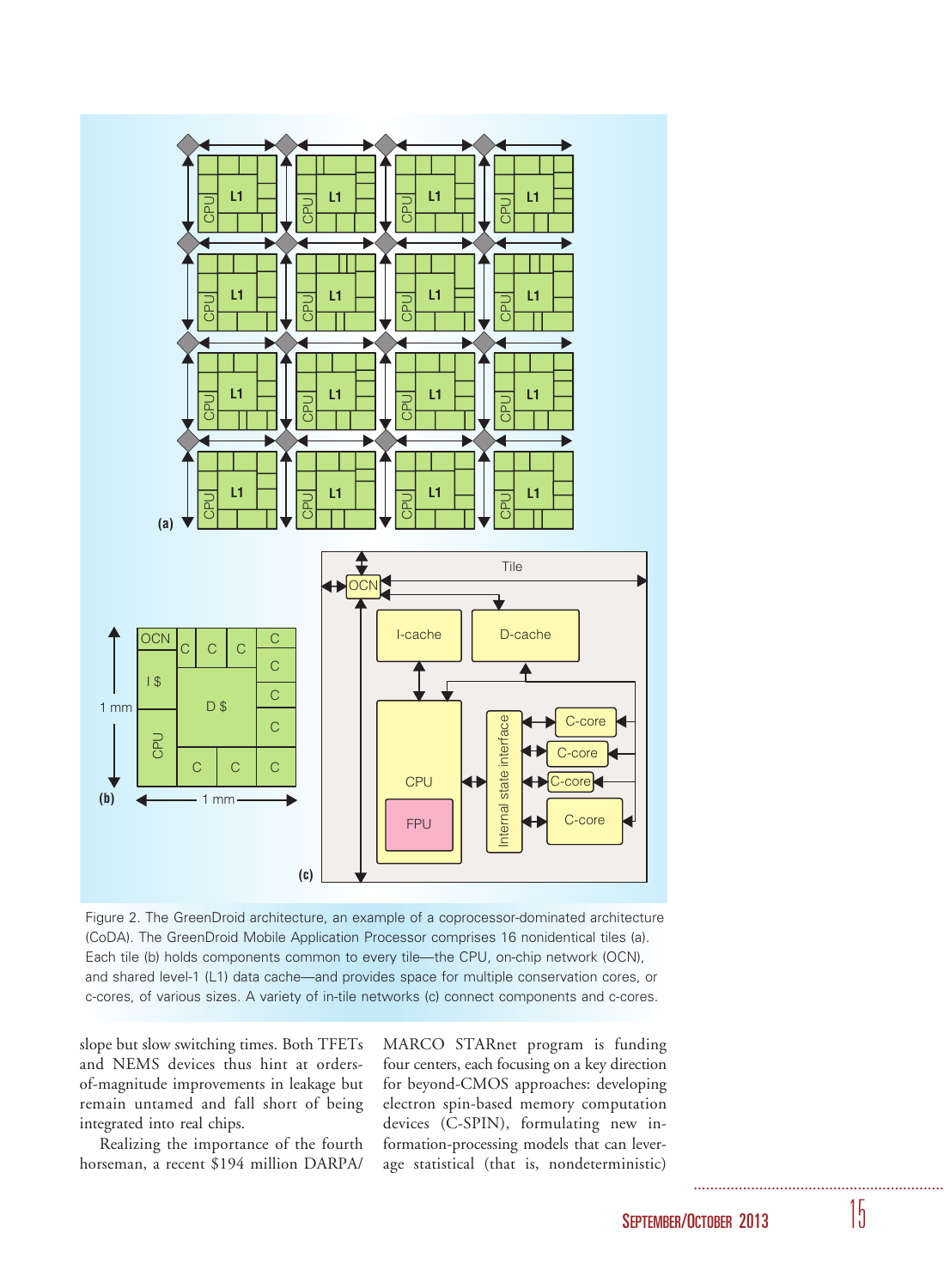beyond-CMOS devices (SONIC), engineering nonconventional atomic scale engineered materials (FAME), and creating new devices that extend prior work on TFETs to operate at even lower voltages (LEAST).

...............................................................................................................................................................................................

# Evolutionary design principles for dark silicon

While researchers work to mature the new ideas represented by the four horsemen, what principles should guide today's designs that must tackle dark silicon? Listed below is a set of evolutionary, rather than revolutionary, dark silicon design principles that are motivated by changing trade-offs created by dark silicon:

- Moving to the next generation will provide an automatic 1.4× energy-efficiency increase. Figure out how you will use it. As a baseline, chip capabilities will scale with energy, whether it is allocated to frequency or more cores. You can increase or decrease frequency or transistor counts, but transistors switched per unit time can increase by only  $1.4 \times$ .
- The next generation will create a large amount of dark area. Determine, for your domain, how to trade mostly dark area for energy. If the die area is fixed, any scaling is going to have a surplus of transistors. Which combination of the four horsemen is most effective in your domain? Should you go dim more caches? Underclocked arrays of cores? NTV on top of that? Add accelerators or c-cores? Use new kinds of devices? Shrink your chip?
- Pipelining makes less sense than it used to. Figure out if faster transistor delays will allow you to fit more in a pipeline stage without reducing frequency. Pipelining increases duty cycle and introduces additional capacitance in circuits (registers, prediction circuits, bypassing, and clock tree fan out), neither of which is dark silicon friendly. Reducing pipeline depth and increasing FO4 depths reduces capacitive overhead. Note, too, that excessive pipelining and frequency exacerbates the gap between processing and memory.
- Architectural multiplexing and logic sharing are becoming increasingly questionable

optimizations. See if they still make sense. Sharing introduces additional energy consumption because it requires sharers to have longer wires to the shared logic, and it introduces additional performance and energy overheads from the control logic that manages the sharing. For example, architectures that have repositories of nonshared state that share physical pipelines (such as largescale multithreading) pay large wire capacitances inside these memories to share that state. As area gets cheaper, it will make less sense to pay these overheads, and the degree of sharing will decrease so that the energy cost of pulling state out of these state repositories will be reduced.

- Multiplexing and RAMs that facilitate sharing of program data are still a good idea. Keep them. If different threads of control are truly sharing data, multiplexed structures, such as shared RAM, or crossbars, are often still more efficient than coherence protocols or other schemes.
- Architectural techniques for saving transistors should only be applied if they do not worsen energy efficiency. Transistors are getting exponentially cheaper, and we can't use them all at once. Why are we trying to save transistors? Locally, transistor-saving optimizations make sense, but an exponential wind is blowing against these optimizations in the long run.
- Power rails are the new clocks. Design with them in mind. Ten years ago, it was a big step to move beyond a few clock domains. Now, chips can have hundreds of clock domains, all with their own clock gates. With dark silicon, we will see the same effect with power rails; we will have hundreds and maybe thousands of power rails in the future, all with their own power gates, to manage the leakage for the many heterogeneous system components.
- Heterogeneity results from the shift from a 1D objective function (performance) to a 2D objective function (performance and energy). Design with the shape of this function in mind. The past lacked in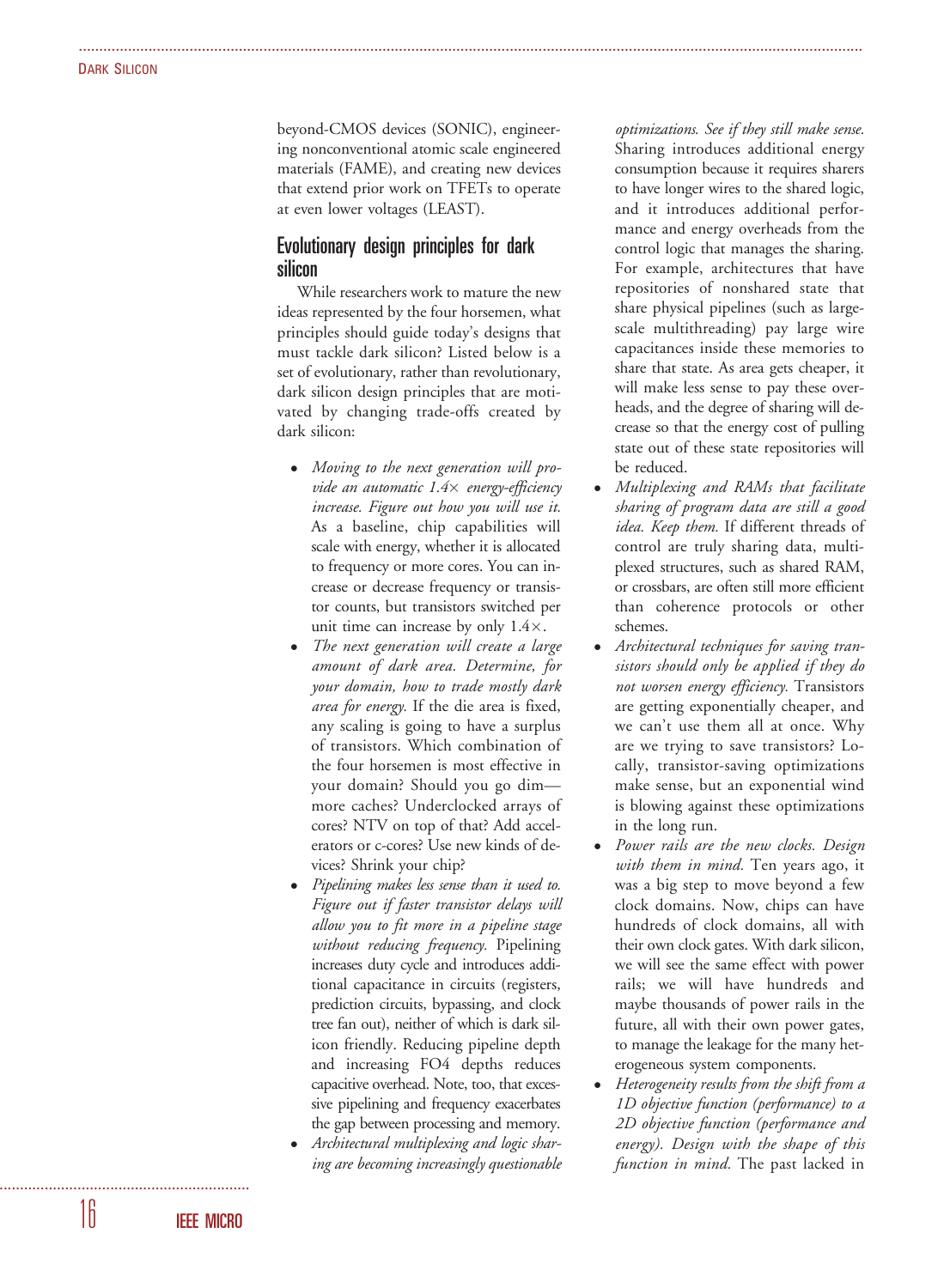heterogeneity, because designs were largely measured according to a single axis—performance. To first order, there was a single optimal design point. Now that performance and energy are both important, a Pareto curve trades off performance and energy, and there is no one optimal design across that curve; there are many optimal points. Optimal designs will incorporate several such points across these curves.

These rules of thumb will guide our existing designs along an evolutionary path to become increasingly dark silicon friendly—but what then of more revolutionary approaches?

# Insights from the brain: a dark technology

Perhaps one promising indicator that lowduty cycle, ''dark technology'' can be mastered, unlocking new application domains, is the efficiency and density of the human brain. The brain, even today, can perform many tasks that computers cannot, especially vision-related tasks. With 80 billion neurons and 100 trillion synapses operating at less than 100 mV, the brain embodies an existence proof of highly parallel, reliable, and dark operation, and embodies three of the horsemen—dim, specialized, and deus ex machina. Neurons operate with extremely low-duty cycles compared to processors—at best, 1 kilohertz. Although computing with silicon-simulated neurons introduces excessive ''interpretive'' overheads—neurons and transistors have fundamentally different properties the brain can offer us insight and long-term ideas about how we can redesign systems for the extremely low-duty cycles and low voltages called for by dark silicon. Here are some of these properties, which may give us insight on more revolutionary extensions to the evolutionary principles proposed in the last section:

- Specialization. As with the specialized horseman, different groups of neurons serve different functions in cognitive processing, connect to different sensory organs, and allow reconfiguration, evolving with time synaptic connections customized to the computation.
- Very dark operation. Neurons fire at a maximum rate of approximately 1,000

switches per second. Compare this to arithmetic logic unit (ALU) transistors that toggle at three billion times per second. The most active neuron's activity is a millionth of that of processing transistors in today's processors.

- *Low-voltage operation*. Brain cells operate at approximately 100 mV, yielding  $CV<sup>2</sup>$  energy savings of  $100 \times$  versus 1-V operation, in a clear parallel to the dim horseman's NTV circuits. Communication is low swing and low voltage, saving large amounts of energy.
- Limited sharing and memory multiplexing. Any given neuron can switch only 1,000 times per second, by definition, so it must have extremely limited sharing, because a point of multiplexing would be a bottleneck in parallel processing. The human visual system starts with 6M cones in the retina, similar to a 2-megapixel display, processes it with local neurons, and then sends it on the 1M-neuron optic nerve to the visual cortex. There is no central memory store; each pixel has a set of its own ALUs, so to speak, so energy waste due to multiplexing is minimal.
- Data decimation. The human brain reduces the data size at each step and operates on concise but approximate representations. If using 2 megapixels suffices to handle color-related vision tasks, why use more than that? Larger sensors would just require more neurons to store and compute on the data. We should ensure that we are processing no more data than necessary to achieve the final outcome.
- Analog operation. The neuron performs a more complex basic operation than the typical digital transistor. On the input side, neurons combine information from many other neurons; and on the output, despite producing railto-rail digital pulses, encode multiple bits of information via spikes timings. Could this suggest that there are more efficient ways to map operations onto silicon-based technologies? In RF wireless front-end communications, analog processing enables computations that would be impossible to do at speed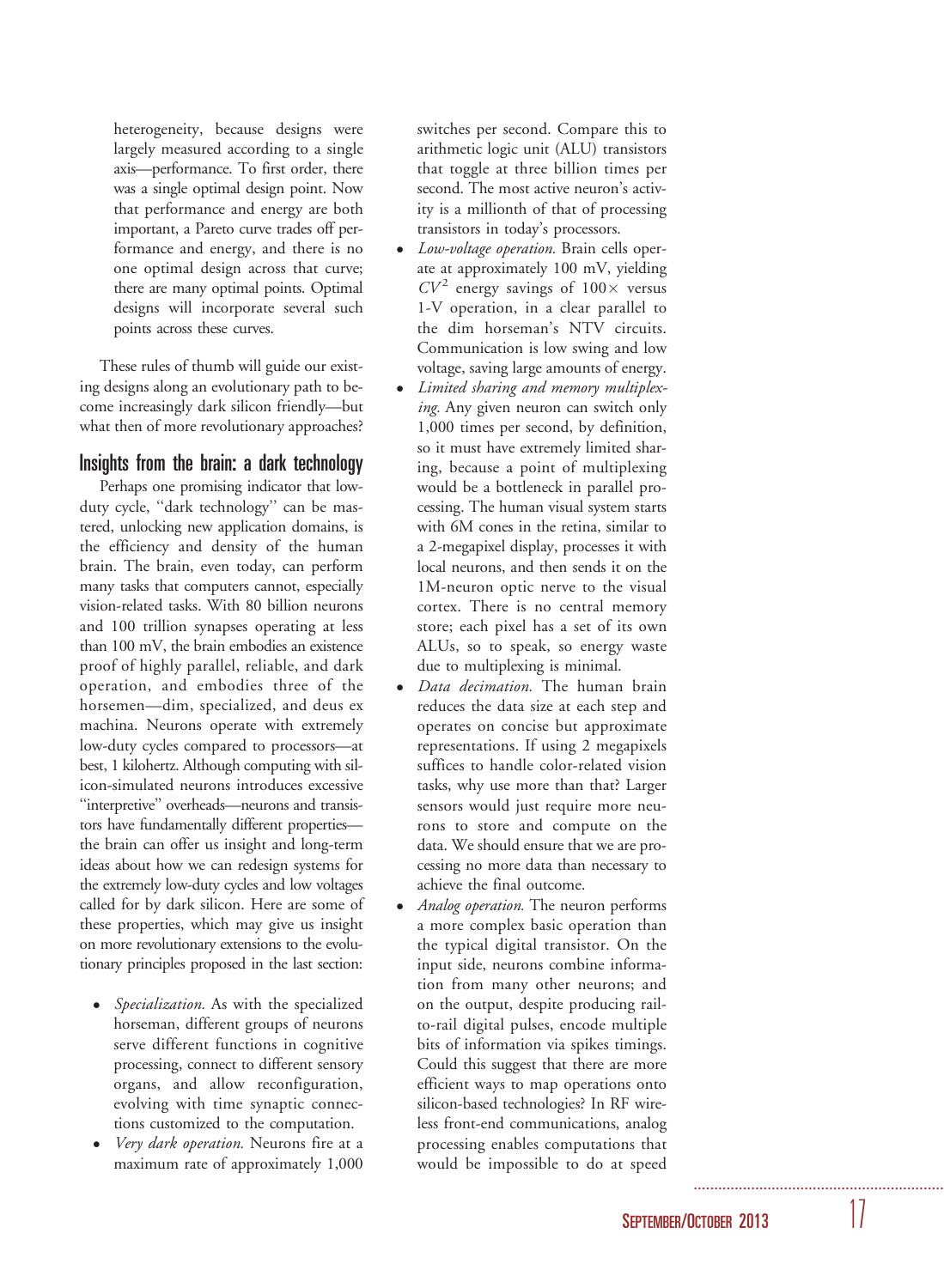digitally. However, analog techniques might not scale well to deep nanometer technology.

...............................................................................................................................................................................................

 Fast, static, ''gather, reduce, and broadcast'' operators. Neurons have fan out and fan in of approximately 7,000 to other neurons that are located significant distances away. Effectively, they can perform efficient operations that combine vector-style gather memory accesses to large numbers of staticmemory locations, with a vector-style reduction operator and a broadcast. Do more efficient ways exist for implementing these operations in silicon? It could be useful for computations that operate on finite-sized static graphs.

Recently, both the EU and US governments have proposed initiatives to enable greater studies of the computational capabilities of the brain. Although brain-inspired computing has already come and gone several times in the brief history of manmade computers, dark silicon may cause these approaches to become increasingly relevant.

Although silicon is getting darker, for researchers the future is bright and exciting. Dark silicon will cause a transformation of the computational stack and provide many opportunities for investigation. MICRO

## Acknowledgments

This work was partially supported by NSF awards 0846152, 1018850, 0811794, and 1228992, Nokia and AMD gifts, and by STARnet, an SRC program sponsored by MARCO and DARPA. I thank the anonymous reviewers for their valuable insights and suggestions.

....................................................................

#### References

- 1. G. Venkatesh et al., ''Conservation Cores: Reducing the Energy of Mature Computations,'' Proc. 15th Architectural Support for Programming Languages and Operating Systems Conf., ACM, 2010, pp. 205-218.
- 2. R. Merrit, ''ARM CTO: Power Surge Could Create 'Dark Silicon,''' EE Times, 22 Oct. 2009.
- 3. N. Goulding et al., ''GreenDroid: A Mobile Application Processor for a Future of Dark Silicon,'' Hot Chips Symp., 2010.
- 4. M. Taylor, ''Is Dark Silicon Useful? Harnessing the Four Horsemen of the Coming Dark Silicon Apocalypse,'' Proc. 49th Ann. Design Automation Conf. (DAC 12), ACM, 2012, pp. 1131-1136.
- 5. R.H. Dennard, ''Design of Ion-Implanted MOSFET's with Very Small Physical Dimensions,'' IEEE J. Solid-State Circuits, vol. SC-9, 1974, pp. 256-268.
- 6. H. Esmaeilzadeh et al., ''Dark Silicon and the End of Multicore Scaling,'' ACM SIGARCH Computer Architecture News, vol. 39, no. 3, 2011, pp. 365-376.
- 7. N. Hardavellas et al., ''Toward Dark Silicon in Servers,'' IEEE Micro, vol. 31, no. 4, 2011, pp. 6-15.
- 8. W. Huang et al., ''Scaling with Design Constraints: Predicting the Future of Big Chips,'' IEEE Micro, vol. 31, no. 4, 2011, pp. 16-29.
- 9. J. Sampson et al., ''Efficient Complex Operators for Irregular Codes,'' Proc. 17th Int'l Symp. High Performance Computer Architecture (HPCA 11), IEEE CS, 2011, pp. 491-502.
- 10. A. Raghavan et al., ''Computational Sprinting,'' Proc. IEEE 18th Int'l Symp. High-Performance Computer Architecture (HPCA 12), IEEE CS, 2012, doi:10.1109/HPCA. 2012.6169031.
- 11. R. Dreslinski et al., ''Near-Threshold Computing: Reclaiming Moore's Law Through Energy Efficient Integrated Circuits,'' Proc. IEEE, vol. 98, no. 2, 2010, pp. 253-266.
- 12. E. Krimer et al., ''Synctium: A Near-Threshold Stream Processor for Energy-Constrained Parallel Applications,'' IEEE Computer Architecture Letters, Jan. 2010, pp. 21-24.
- 13. D. Fick et al., ''Centip3de: A 3930 DMIPS/W Configurable Near-Threshold 3D Stacked System with 64 ARM Cortex-M3 Cores,'' Proc. IEEE Int'l Solid-State Circuits Conf., IEEE, 2012, pp. 190-192.
- 14. S. Jain et al., ''A 280 mV-to-1.2 V Wide-Operating-Range IA-32 Processor in 32 nm CMOS,'' Proc. IEEE Int'l Solid-State Circuits Conf., IEEE, 2012, pp. 66-68.
- 15. N. Goulding-Hotta et al., ''The GreenDroid Mobile Application Processor: An Architecture for Silicon's Dark Future," IEEE Micro, vol. 31, no. 2, 2011, pp. 86-95.